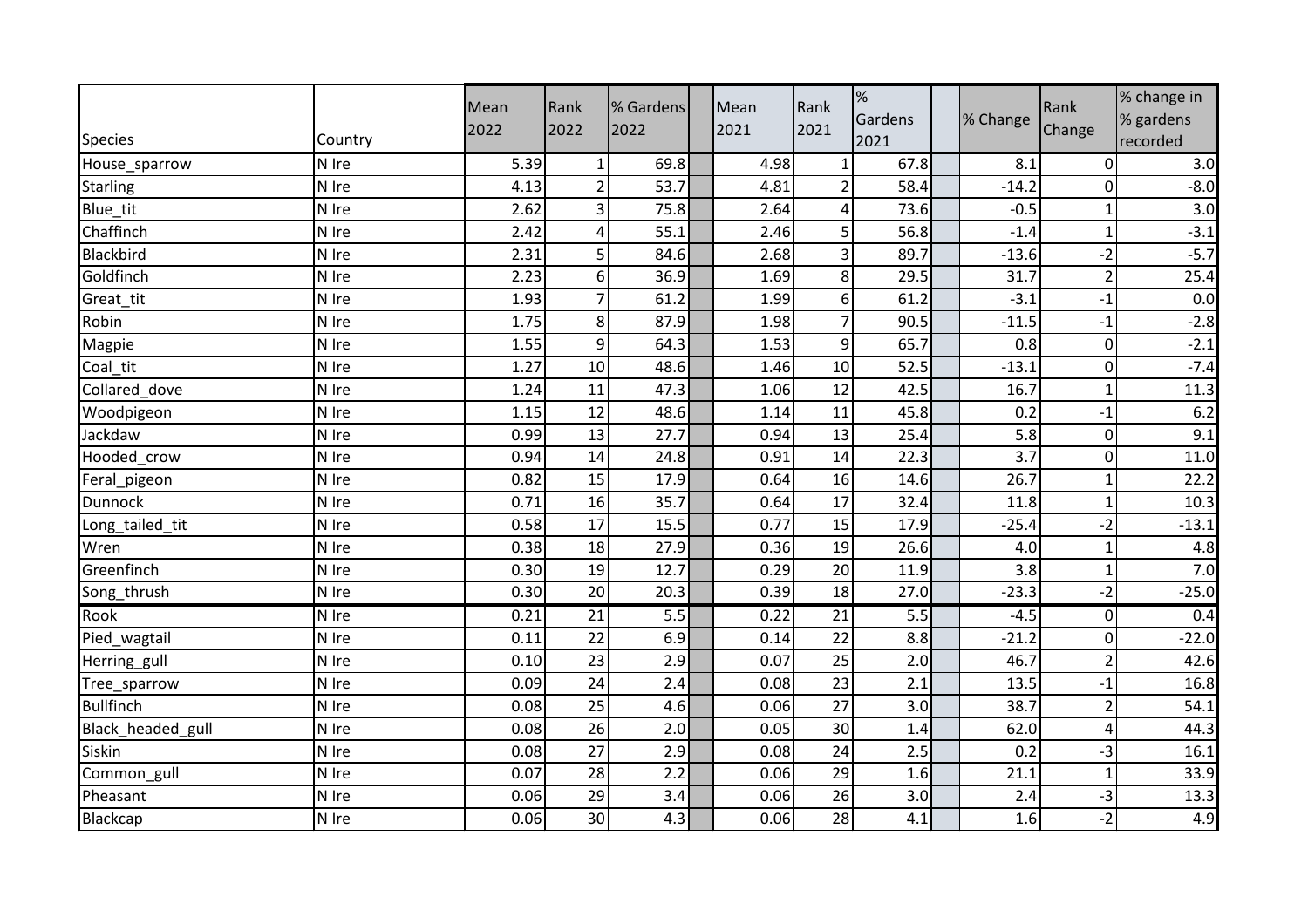| N Ire<br>0.04<br>31<br>0.03<br>2.3<br>$\mathbf{1}$<br>Jay<br>32<br>0.03<br>2.0<br>31<br>0.04<br>2.6<br>$-25.3$<br><b>Buzzard</b><br>N Ire<br>$-1$<br>5<br>33<br>1.5<br>38<br>0.02<br>0.01<br>0.9<br>50.5<br>Redpoll<br>N Ire<br>34<br>34<br>$\overline{0}$<br>0.02<br>1.9<br>0.02<br>1.6<br>20.4<br>Sparrowhawk<br>N Ire<br>35<br>37<br>$\overline{2}$<br>Goldcrest<br>0.02<br>0.01<br>1.1<br>18.9<br>N Ire<br>1.4<br>36<br>33<br>$-3$<br>$1.0\,$<br>0.02<br>1.2<br>$-20.0$<br>Mistle_thrush<br>N Ire<br>0.01<br>37<br>36<br>$1.0\,$<br>0.01<br>$-20.5$<br>$\textbf{-1}$<br>N Ire<br>0.01<br>1.1<br>Grey_wagtail<br>$\overline{38}$<br>39<br>Mallard<br>0.3<br>0.3<br>0.01<br>0.01<br>$-1.4$<br>$\mathbf{1}$<br>N Ire<br>39<br>43<br>0.4<br>0.01<br>0.3<br>16.1<br>Redwing<br>N Ire<br>0.01<br>4<br>40<br>44<br>Great_spotted_woodpecker<br>N Ire<br>0.01<br>0.8<br>0.01<br>0.7<br>12.0<br>4<br>$\overline{0}$<br>Grey_heron<br>0.01<br>41<br>0.8<br>0.01<br>41<br>0.8<br>$-10.2$<br>N Ire<br>42<br>0.5<br>0.01<br>42<br>0.5<br>$\overline{0}$<br>N Ire<br>0.01<br>$-11.4$<br>Raven<br>43<br>45<br>$\overline{2}$<br>Yellowhammer<br>N Ire<br>0.01<br>0.4<br>0.00<br>0.3<br>35.3<br>Fieldfare<br>44<br>0.3<br>35<br>$-57.2$<br>$-9$<br>N Ire<br>0.01<br>0.01<br>0.5<br>$-5$<br>45<br>0.6<br>40<br>0.9<br>$-31.7$<br>0.01<br>0.01<br>N Ire<br>Treecreeper<br>57<br>46<br>11<br>0.00<br>0.3<br>0.00<br>0.1<br>512.8<br>Brambling<br>N Ire<br>47<br>46<br>Red kite<br>0.00<br>0.2<br>0.00<br>0.2<br>$-3.4$<br>$\textbf{-1}$<br>N Ire<br>0.00<br>48<br>0.1<br>0.00<br>48<br>28.2<br>$\overline{0}$<br>N Ire<br>0.1<br>Mute_swan<br>$\overline{0}$<br>49<br>0.2<br>49<br>Kestrel<br>0.00<br>0.00<br>0.1<br>75.0<br>N Ire<br>50<br>51<br>0.00<br>0.1<br>75.1<br>N Ire<br>0.00<br>0.1<br>$\mathbf 1$<br>Stock dove<br>51<br>0.2<br>61<br>775.2<br>10<br>Great black backed gull<br>N Ire<br>0.00<br>0.00<br>0.0<br>52<br>0.2<br>52<br>N Ire<br>0.00<br>0.00<br>0.1<br>40.2<br>$\overline{0}$<br>Linnet<br>53<br>56<br>3<br>0.00<br>0.2<br>0.00<br>0.1<br>Lesser_black_backed_gull<br>N Ire<br>133.4<br>54<br>53<br>Chiffchaff<br>0.00<br>0.1<br>0.00<br>0.1<br>5.1<br>$-1$<br>N Ire<br>55<br>47<br>$-8$<br>Moorhen<br>N Ire<br>0.00<br>0.1<br>0.00<br>0.2<br>$-66.3$<br>56<br>Reed_bunting<br>0.1<br>55<br>$-22.2$<br>N Ire<br>0.00<br>0.00<br>0.1<br>$-1$<br>57<br>62<br>162.5<br>5<br>0.00<br>0.1<br>0.00<br>0.0<br>N Ire<br>Lapwing<br>0.00<br>58<br>76<br>Not applica Not applic Not applicable<br>0.0<br>0.00<br>0.0<br>Lesser_spotted_woodpecker<br>N Ire<br>59<br>66<br>0.0<br>75.1<br><b>Skylark</b><br>N Ire<br>0.00<br>0.00<br>0.0<br>Willow tit<br>0.00<br>60<br>0.0<br>54<br>$-82.5$<br>N Ire<br>0.00<br>0.1<br>$-6$<br>60<br>0.00<br>61<br>0.0<br>$-41.6$<br>Black_redstart<br>0.00<br>0.0<br>$-1$<br>N Ire<br>62<br>72<br>0.00<br>0.0<br>0.00<br>Not applica Not applic Not applicable<br>Corn bunting<br>N Ire<br>0.0<br>63<br>73<br>0.0<br>0.00<br>0.00<br>0.0<br>Gadwall<br>N Ire<br>10 Increase<br>Increase |  |  |     |  |    |  |      |         |
|------------------------------------------------------------------------------------------------------------------------------------------------------------------------------------------------------------------------------------------------------------------------------------------------------------------------------------------------------------------------------------------------------------------------------------------------------------------------------------------------------------------------------------------------------------------------------------------------------------------------------------------------------------------------------------------------------------------------------------------------------------------------------------------------------------------------------------------------------------------------------------------------------------------------------------------------------------------------------------------------------------------------------------------------------------------------------------------------------------------------------------------------------------------------------------------------------------------------------------------------------------------------------------------------------------------------------------------------------------------------------------------------------------------------------------------------------------------------------------------------------------------------------------------------------------------------------------------------------------------------------------------------------------------------------------------------------------------------------------------------------------------------------------------------------------------------------------------------------------------------------------------------------------------------------------------------------------------------------------------------------------------------------------------------------------------------------------------------------------------------------------------------------------------------------------------------------------------------------------------------------------------------------------------------------------------------------------------------------------------------------------------------------------------------------------------------------------------------------------------------------------------------------------------------------------------------------------------------------------------------------------------------------------------------------------------------------------------------------------------------------------------------------------------------------------------------------------------------------------------------------------------------------------------------------------------------------------------------------------------------------------------------|--|--|-----|--|----|--|------|---------|
|                                                                                                                                                                                                                                                                                                                                                                                                                                                                                                                                                                                                                                                                                                                                                                                                                                                                                                                                                                                                                                                                                                                                                                                                                                                                                                                                                                                                                                                                                                                                                                                                                                                                                                                                                                                                                                                                                                                                                                                                                                                                                                                                                                                                                                                                                                                                                                                                                                                                                                                                                                                                                                                                                                                                                                                                                                                                                                                                                                                                                        |  |  | 2.9 |  | 32 |  | 33.2 | 25.5    |
|                                                                                                                                                                                                                                                                                                                                                                                                                                                                                                                                                                                                                                                                                                                                                                                                                                                                                                                                                                                                                                                                                                                                                                                                                                                                                                                                                                                                                                                                                                                                                                                                                                                                                                                                                                                                                                                                                                                                                                                                                                                                                                                                                                                                                                                                                                                                                                                                                                                                                                                                                                                                                                                                                                                                                                                                                                                                                                                                                                                                                        |  |  |     |  |    |  |      | $-22.0$ |
|                                                                                                                                                                                                                                                                                                                                                                                                                                                                                                                                                                                                                                                                                                                                                                                                                                                                                                                                                                                                                                                                                                                                                                                                                                                                                                                                                                                                                                                                                                                                                                                                                                                                                                                                                                                                                                                                                                                                                                                                                                                                                                                                                                                                                                                                                                                                                                                                                                                                                                                                                                                                                                                                                                                                                                                                                                                                                                                                                                                                                        |  |  |     |  |    |  |      | 55.0    |
|                                                                                                                                                                                                                                                                                                                                                                                                                                                                                                                                                                                                                                                                                                                                                                                                                                                                                                                                                                                                                                                                                                                                                                                                                                                                                                                                                                                                                                                                                                                                                                                                                                                                                                                                                                                                                                                                                                                                                                                                                                                                                                                                                                                                                                                                                                                                                                                                                                                                                                                                                                                                                                                                                                                                                                                                                                                                                                                                                                                                                        |  |  |     |  |    |  |      | 20.4    |
|                                                                                                                                                                                                                                                                                                                                                                                                                                                                                                                                                                                                                                                                                                                                                                                                                                                                                                                                                                                                                                                                                                                                                                                                                                                                                                                                                                                                                                                                                                                                                                                                                                                                                                                                                                                                                                                                                                                                                                                                                                                                                                                                                                                                                                                                                                                                                                                                                                                                                                                                                                                                                                                                                                                                                                                                                                                                                                                                                                                                                        |  |  |     |  |    |  |      | 25.5    |
|                                                                                                                                                                                                                                                                                                                                                                                                                                                                                                                                                                                                                                                                                                                                                                                                                                                                                                                                                                                                                                                                                                                                                                                                                                                                                                                                                                                                                                                                                                                                                                                                                                                                                                                                                                                                                                                                                                                                                                                                                                                                                                                                                                                                                                                                                                                                                                                                                                                                                                                                                                                                                                                                                                                                                                                                                                                                                                                                                                                                                        |  |  |     |  |    |  |      | $-14.8$ |
|                                                                                                                                                                                                                                                                                                                                                                                                                                                                                                                                                                                                                                                                                                                                                                                                                                                                                                                                                                                                                                                                                                                                                                                                                                                                                                                                                                                                                                                                                                                                                                                                                                                                                                                                                                                                                                                                                                                                                                                                                                                                                                                                                                                                                                                                                                                                                                                                                                                                                                                                                                                                                                                                                                                                                                                                                                                                                                                                                                                                                        |  |  |     |  |    |  |      | $-10.8$ |
|                                                                                                                                                                                                                                                                                                                                                                                                                                                                                                                                                                                                                                                                                                                                                                                                                                                                                                                                                                                                                                                                                                                                                                                                                                                                                                                                                                                                                                                                                                                                                                                                                                                                                                                                                                                                                                                                                                                                                                                                                                                                                                                                                                                                                                                                                                                                                                                                                                                                                                                                                                                                                                                                                                                                                                                                                                                                                                                                                                                                                        |  |  |     |  |    |  |      | 16.6    |
|                                                                                                                                                                                                                                                                                                                                                                                                                                                                                                                                                                                                                                                                                                                                                                                                                                                                                                                                                                                                                                                                                                                                                                                                                                                                                                                                                                                                                                                                                                                                                                                                                                                                                                                                                                                                                                                                                                                                                                                                                                                                                                                                                                                                                                                                                                                                                                                                                                                                                                                                                                                                                                                                                                                                                                                                                                                                                                                                                                                                                        |  |  |     |  |    |  |      | 16.8    |
|                                                                                                                                                                                                                                                                                                                                                                                                                                                                                                                                                                                                                                                                                                                                                                                                                                                                                                                                                                                                                                                                                                                                                                                                                                                                                                                                                                                                                                                                                                                                                                                                                                                                                                                                                                                                                                                                                                                                                                                                                                                                                                                                                                                                                                                                                                                                                                                                                                                                                                                                                                                                                                                                                                                                                                                                                                                                                                                                                                                                                        |  |  |     |  |    |  |      | 9.7     |
|                                                                                                                                                                                                                                                                                                                                                                                                                                                                                                                                                                                                                                                                                                                                                                                                                                                                                                                                                                                                                                                                                                                                                                                                                                                                                                                                                                                                                                                                                                                                                                                                                                                                                                                                                                                                                                                                                                                                                                                                                                                                                                                                                                                                                                                                                                                                                                                                                                                                                                                                                                                                                                                                                                                                                                                                                                                                                                                                                                                                                        |  |  |     |  |    |  |      | $-10.2$ |
|                                                                                                                                                                                                                                                                                                                                                                                                                                                                                                                                                                                                                                                                                                                                                                                                                                                                                                                                                                                                                                                                                                                                                                                                                                                                                                                                                                                                                                                                                                                                                                                                                                                                                                                                                                                                                                                                                                                                                                                                                                                                                                                                                                                                                                                                                                                                                                                                                                                                                                                                                                                                                                                                                                                                                                                                                                                                                                                                                                                                                        |  |  |     |  |    |  |      | 10.3    |
|                                                                                                                                                                                                                                                                                                                                                                                                                                                                                                                                                                                                                                                                                                                                                                                                                                                                                                                                                                                                                                                                                                                                                                                                                                                                                                                                                                                                                                                                                                                                                                                                                                                                                                                                                                                                                                                                                                                                                                                                                                                                                                                                                                                                                                                                                                                                                                                                                                                                                                                                                                                                                                                                                                                                                                                                                                                                                                                                                                                                                        |  |  |     |  |    |  |      | 23.2    |
|                                                                                                                                                                                                                                                                                                                                                                                                                                                                                                                                                                                                                                                                                                                                                                                                                                                                                                                                                                                                                                                                                                                                                                                                                                                                                                                                                                                                                                                                                                                                                                                                                                                                                                                                                                                                                                                                                                                                                                                                                                                                                                                                                                                                                                                                                                                                                                                                                                                                                                                                                                                                                                                                                                                                                                                                                                                                                                                                                                                                                        |  |  |     |  |    |  |      | $-37.8$ |
|                                                                                                                                                                                                                                                                                                                                                                                                                                                                                                                                                                                                                                                                                                                                                                                                                                                                                                                                                                                                                                                                                                                                                                                                                                                                                                                                                                                                                                                                                                                                                                                                                                                                                                                                                                                                                                                                                                                                                                                                                                                                                                                                                                                                                                                                                                                                                                                                                                                                                                                                                                                                                                                                                                                                                                                                                                                                                                                                                                                                                        |  |  |     |  |    |  |      | $-31.7$ |
|                                                                                                                                                                                                                                                                                                                                                                                                                                                                                                                                                                                                                                                                                                                                                                                                                                                                                                                                                                                                                                                                                                                                                                                                                                                                                                                                                                                                                                                                                                                                                                                                                                                                                                                                                                                                                                                                                                                                                                                                                                                                                                                                                                                                                                                                                                                                                                                                                                                                                                                                                                                                                                                                                                                                                                                                                                                                                                                                                                                                                        |  |  |     |  |    |  |      | 366.9   |
|                                                                                                                                                                                                                                                                                                                                                                                                                                                                                                                                                                                                                                                                                                                                                                                                                                                                                                                                                                                                                                                                                                                                                                                                                                                                                                                                                                                                                                                                                                                                                                                                                                                                                                                                                                                                                                                                                                                                                                                                                                                                                                                                                                                                                                                                                                                                                                                                                                                                                                                                                                                                                                                                                                                                                                                                                                                                                                                                                                                                                        |  |  |     |  |    |  |      | $-16.7$ |
|                                                                                                                                                                                                                                                                                                                                                                                                                                                                                                                                                                                                                                                                                                                                                                                                                                                                                                                                                                                                                                                                                                                                                                                                                                                                                                                                                                                                                                                                                                                                                                                                                                                                                                                                                                                                                                                                                                                                                                                                                                                                                                                                                                                                                                                                                                                                                                                                                                                                                                                                                                                                                                                                                                                                                                                                                                                                                                                                                                                                                        |  |  |     |  |    |  |      | 16.6    |
|                                                                                                                                                                                                                                                                                                                                                                                                                                                                                                                                                                                                                                                                                                                                                                                                                                                                                                                                                                                                                                                                                                                                                                                                                                                                                                                                                                                                                                                                                                                                                                                                                                                                                                                                                                                                                                                                                                                                                                                                                                                                                                                                                                                                                                                                                                                                                                                                                                                                                                                                                                                                                                                                                                                                                                                                                                                                                                                                                                                                                        |  |  |     |  |    |  |      | 75.0    |
|                                                                                                                                                                                                                                                                                                                                                                                                                                                                                                                                                                                                                                                                                                                                                                                                                                                                                                                                                                                                                                                                                                                                                                                                                                                                                                                                                                                                                                                                                                                                                                                                                                                                                                                                                                                                                                                                                                                                                                                                                                                                                                                                                                                                                                                                                                                                                                                                                                                                                                                                                                                                                                                                                                                                                                                                                                                                                                                                                                                                                        |  |  |     |  |    |  |      | 145.1   |
|                                                                                                                                                                                                                                                                                                                                                                                                                                                                                                                                                                                                                                                                                                                                                                                                                                                                                                                                                                                                                                                                                                                                                                                                                                                                                                                                                                                                                                                                                                                                                                                                                                                                                                                                                                                                                                                                                                                                                                                                                                                                                                                                                                                                                                                                                                                                                                                                                                                                                                                                                                                                                                                                                                                                                                                                                                                                                                                                                                                                                        |  |  |     |  |    |  |      | 775.2   |
|                                                                                                                                                                                                                                                                                                                                                                                                                                                                                                                                                                                                                                                                                                                                                                                                                                                                                                                                                                                                                                                                                                                                                                                                                                                                                                                                                                                                                                                                                                                                                                                                                                                                                                                                                                                                                                                                                                                                                                                                                                                                                                                                                                                                                                                                                                                                                                                                                                                                                                                                                                                                                                                                                                                                                                                                                                                                                                                                                                                                                        |  |  |     |  |    |  |      | 40.2    |
|                                                                                                                                                                                                                                                                                                                                                                                                                                                                                                                                                                                                                                                                                                                                                                                                                                                                                                                                                                                                                                                                                                                                                                                                                                                                                                                                                                                                                                                                                                                                                                                                                                                                                                                                                                                                                                                                                                                                                                                                                                                                                                                                                                                                                                                                                                                                                                                                                                                                                                                                                                                                                                                                                                                                                                                                                                                                                                                                                                                                                        |  |  |     |  |    |  |      | 133.4   |
|                                                                                                                                                                                                                                                                                                                                                                                                                                                                                                                                                                                                                                                                                                                                                                                                                                                                                                                                                                                                                                                                                                                                                                                                                                                                                                                                                                                                                                                                                                                                                                                                                                                                                                                                                                                                                                                                                                                                                                                                                                                                                                                                                                                                                                                                                                                                                                                                                                                                                                                                                                                                                                                                                                                                                                                                                                                                                                                                                                                                                        |  |  |     |  |    |  |      | 5.1     |
|                                                                                                                                                                                                                                                                                                                                                                                                                                                                                                                                                                                                                                                                                                                                                                                                                                                                                                                                                                                                                                                                                                                                                                                                                                                                                                                                                                                                                                                                                                                                                                                                                                                                                                                                                                                                                                                                                                                                                                                                                                                                                                                                                                                                                                                                                                                                                                                                                                                                                                                                                                                                                                                                                                                                                                                                                                                                                                                                                                                                                        |  |  |     |  |    |  |      | $-48.5$ |
|                                                                                                                                                                                                                                                                                                                                                                                                                                                                                                                                                                                                                                                                                                                                                                                                                                                                                                                                                                                                                                                                                                                                                                                                                                                                                                                                                                                                                                                                                                                                                                                                                                                                                                                                                                                                                                                                                                                                                                                                                                                                                                                                                                                                                                                                                                                                                                                                                                                                                                                                                                                                                                                                                                                                                                                                                                                                                                                                                                                                                        |  |  |     |  |    |  |      | $-12.5$ |
|                                                                                                                                                                                                                                                                                                                                                                                                                                                                                                                                                                                                                                                                                                                                                                                                                                                                                                                                                                                                                                                                                                                                                                                                                                                                                                                                                                                                                                                                                                                                                                                                                                                                                                                                                                                                                                                                                                                                                                                                                                                                                                                                                                                                                                                                                                                                                                                                                                                                                                                                                                                                                                                                                                                                                                                                                                                                                                                                                                                                                        |  |  |     |  |    |  |      | 162.5   |
|                                                                                                                                                                                                                                                                                                                                                                                                                                                                                                                                                                                                                                                                                                                                                                                                                                                                                                                                                                                                                                                                                                                                                                                                                                                                                                                                                                                                                                                                                                                                                                                                                                                                                                                                                                                                                                                                                                                                                                                                                                                                                                                                                                                                                                                                                                                                                                                                                                                                                                                                                                                                                                                                                                                                                                                                                                                                                                                                                                                                                        |  |  |     |  |    |  |      |         |
|                                                                                                                                                                                                                                                                                                                                                                                                                                                                                                                                                                                                                                                                                                                                                                                                                                                                                                                                                                                                                                                                                                                                                                                                                                                                                                                                                                                                                                                                                                                                                                                                                                                                                                                                                                                                                                                                                                                                                                                                                                                                                                                                                                                                                                                                                                                                                                                                                                                                                                                                                                                                                                                                                                                                                                                                                                                                                                                                                                                                                        |  |  |     |  |    |  |      | 75.1    |
|                                                                                                                                                                                                                                                                                                                                                                                                                                                                                                                                                                                                                                                                                                                                                                                                                                                                                                                                                                                                                                                                                                                                                                                                                                                                                                                                                                                                                                                                                                                                                                                                                                                                                                                                                                                                                                                                                                                                                                                                                                                                                                                                                                                                                                                                                                                                                                                                                                                                                                                                                                                                                                                                                                                                                                                                                                                                                                                                                                                                                        |  |  |     |  |    |  |      | $-78.1$ |
|                                                                                                                                                                                                                                                                                                                                                                                                                                                                                                                                                                                                                                                                                                                                                                                                                                                                                                                                                                                                                                                                                                                                                                                                                                                                                                                                                                                                                                                                                                                                                                                                                                                                                                                                                                                                                                                                                                                                                                                                                                                                                                                                                                                                                                                                                                                                                                                                                                                                                                                                                                                                                                                                                                                                                                                                                                                                                                                                                                                                                        |  |  |     |  |    |  |      | $-41.6$ |
|                                                                                                                                                                                                                                                                                                                                                                                                                                                                                                                                                                                                                                                                                                                                                                                                                                                                                                                                                                                                                                                                                                                                                                                                                                                                                                                                                                                                                                                                                                                                                                                                                                                                                                                                                                                                                                                                                                                                                                                                                                                                                                                                                                                                                                                                                                                                                                                                                                                                                                                                                                                                                                                                                                                                                                                                                                                                                                                                                                                                                        |  |  |     |  |    |  |      |         |
|                                                                                                                                                                                                                                                                                                                                                                                                                                                                                                                                                                                                                                                                                                                                                                                                                                                                                                                                                                                                                                                                                                                                                                                                                                                                                                                                                                                                                                                                                                                                                                                                                                                                                                                                                                                                                                                                                                                                                                                                                                                                                                                                                                                                                                                                                                                                                                                                                                                                                                                                                                                                                                                                                                                                                                                                                                                                                                                                                                                                                        |  |  |     |  |    |  |      |         |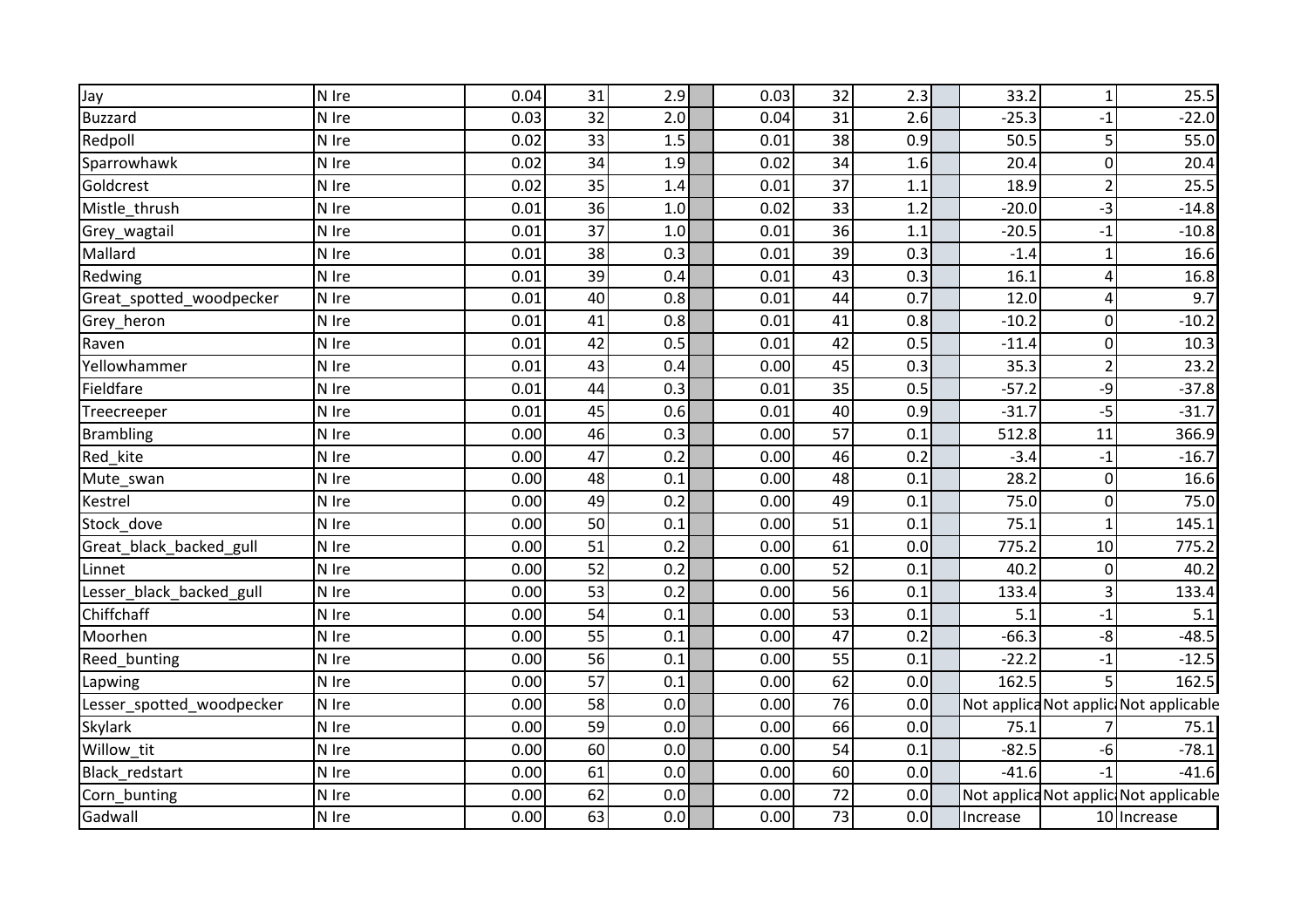| Marsh tit            | N Ire | 0.00 | 64        | 0.0 | 0.00 | 50 | 0.1  | $-84.1$  | $-14$ | $-75.0$                               |
|----------------------|-------|------|-----------|-----|------|----|------|----------|-------|---------------------------------------|
| Meadow_pipit         | N Ire | 0.00 | 65        | 0.0 | 0.00 | 59 | 0.1  | $-65.0$  | -61   | $-65.0$                               |
| Nuthatch             | N Ire | 0.00 | 66        | 0.0 | 0.00 | 65 | 0.0  | $-12.5$  | -1    | $-12.5$                               |
| Barn_owl             | N Ire | 0.00 | 67        | 0.0 | 0.00 | 58 | 0.1  | $-100.0$ | -9    | $-100.0$                              |
| Great crested grebe  | N Ire | 0.00 | 68        | 0.0 | 0.00 | 74 | 0.0  |          |       | Not applica Not applic Not applicable |
| Green woodpecker     | N Ire | 0.00 | 69        | 0.0 | 0.00 | 75 | 0.01 |          |       | Not applica Not applic Not applicable |
| Grey_partridge       | N Ire | 0.00 | 70        | 0.0 | 0.00 | 70 | 0.0  | $-100.0$ |       | $-100.0$                              |
| Little owl           | N Ire | 0.00 | 71        | 0.0 | 0.00 | 77 | 0.0  |          |       | Not applica Not applic Not applicable |
| Red_legged_partridge | N Ire | 0.00 | 72        | 0.0 | 0.00 | 63 | 0.0  | $-100.0$ |       | $-100.0$                              |
| Ring_necked_parakeet | N Ire | 0.00 | 73        | 0.0 | 0.00 | 78 | 0.0  |          |       | Not applica Not applic Not applicable |
| Tawny_owl            | N Ire | 0.00 | 74        | 0.0 | 0.00 | 79 | 0.0  |          |       | Not applica Not applic Not applicable |
| Teal                 | N Ire | 0.00 | 75        | 0.0 | 0.00 | 64 | 0.0  | $-100.0$ | $-11$ | $-100.0$                              |
| Tufted_duck          | N Ire | 0.00 | 76I       | 0.0 | 0.00 | 67 | 0.0  | $-100.0$ | -9    | $-100.0$                              |
| Waxwing              | N Ire | 0.00 | <b>77</b> | 0.0 | 0.00 | 69 | 0.0  | $-100.0$ | -8    | $-100.0$                              |
| Wigeon               | N Ire | 0.00 | 78        | 0.0 | 0.00 | 68 | 0.0  | $-100.0$ | $-10$ | $-100.0$                              |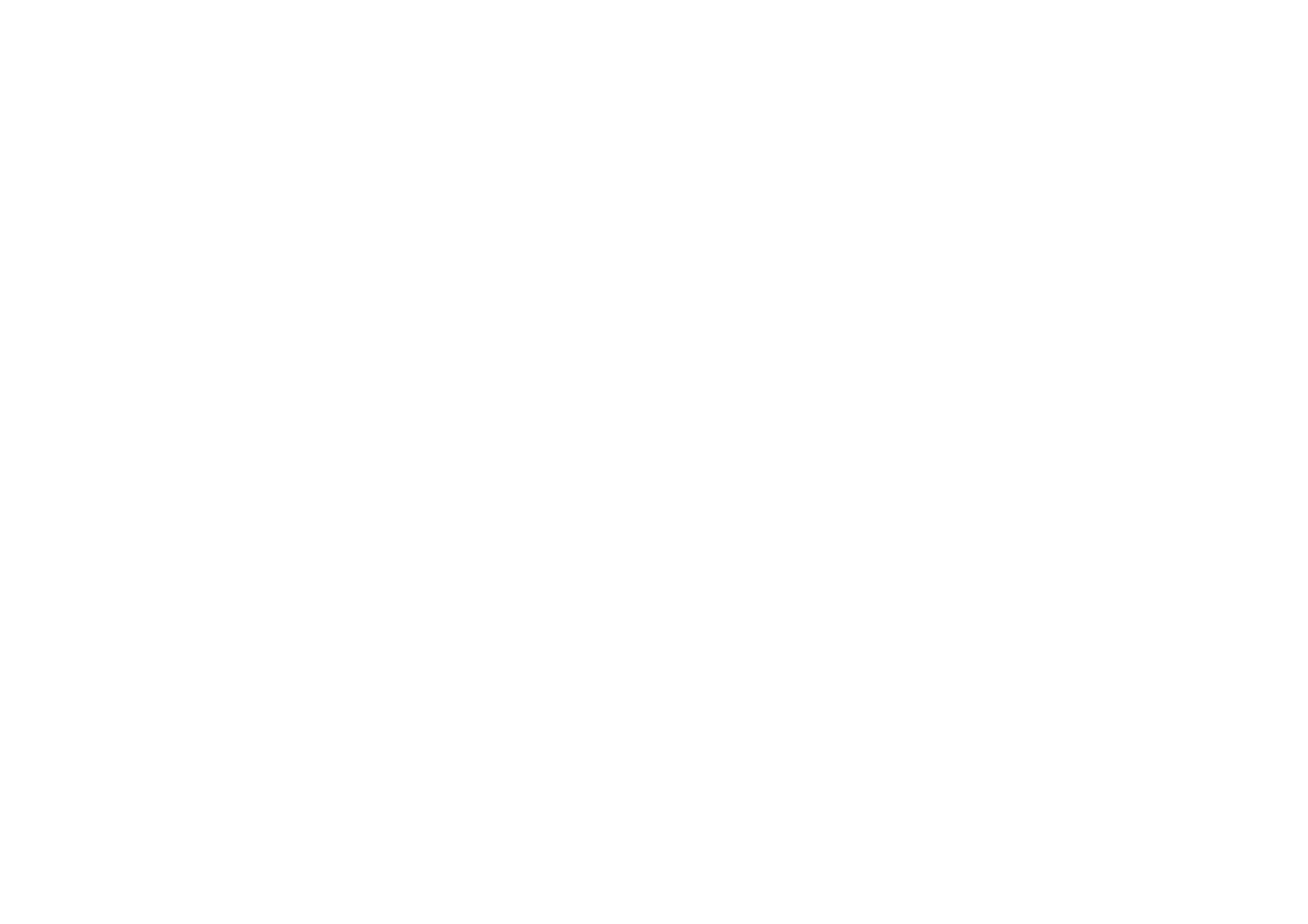$\mathbf{H}^{\text{max}}$  and  $\mathbf{H}^{\text{max}}$ 

## $\sim 1$